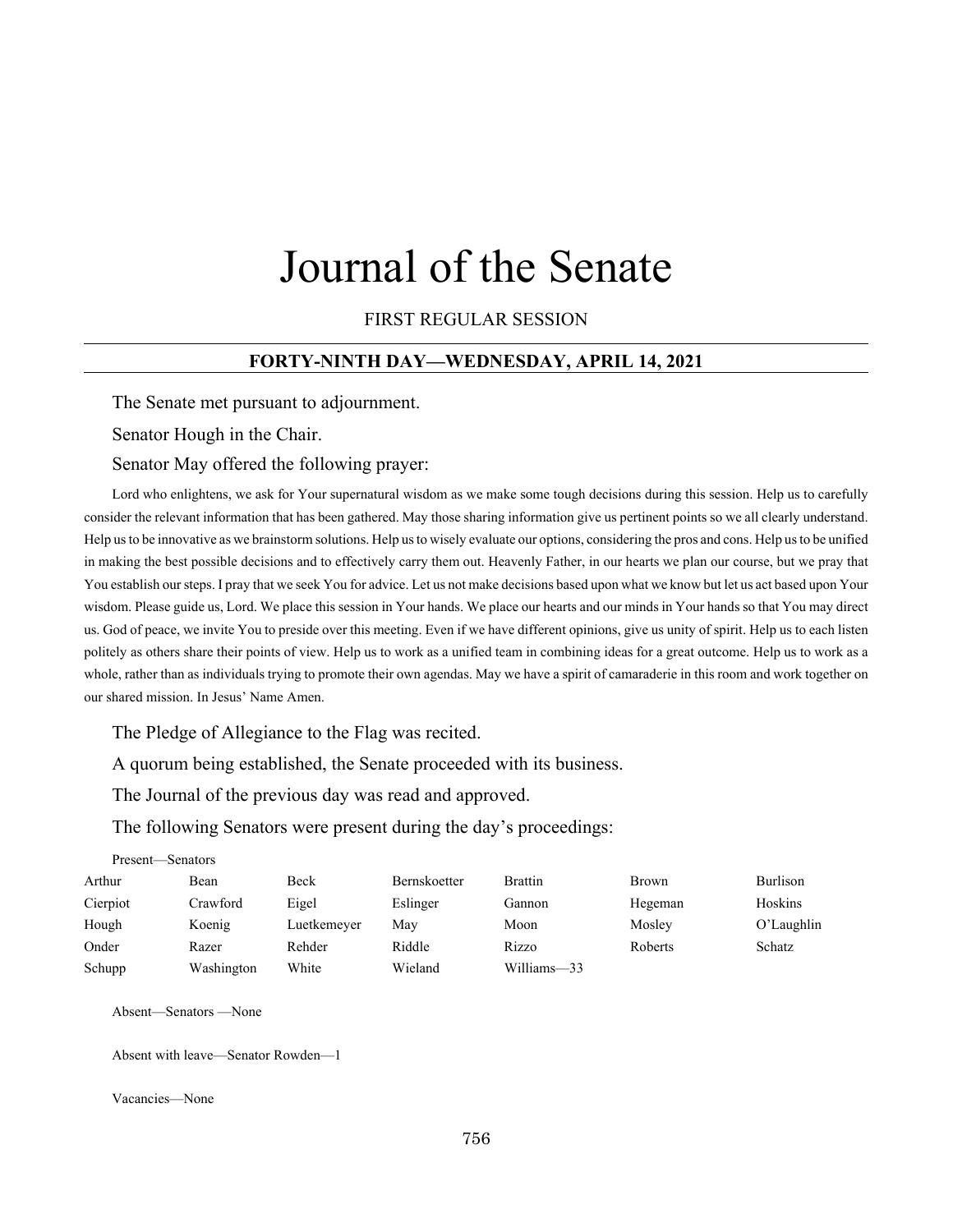#### **RESOLUTIONS**

Senator Beck offered Senate Resolution No. 264, regarding James Castro, St. Louis, which was adopted.

Senator Bean offered Senate Resolution No. 265, regarding Dr. Martha Kirkman, Poplar Bluff, which was adopted.

Senator Bean offered Senate Resolution No. 266, regarding Teresa Johnson, Poplar Bluff, which was adopted.

Senator Bean offered Senate Resolution No. 267, regarding Robin Pearson, Poplar Bluff, which was adopted.

Senator Bean offered Senate Resolution No. 268, regarding Tracy King, Fisk, which was adopted.

Senator Bean offered Senate Resolution No. 269, regarding the Class 2 State Champion Campbell High School Boys Basketball Camels, which was adopted.

Senator Bean offered Senate Resolution No. 270, regarding Jack Armor, Poplar Bluff, which was adopted.

#### **MESSAGES FROM THE HOUSE**

The following messages were received from the House of Representatives through its Chief Clerk:

Mr. President: I am instructed by the House of Representatives to inform the Senate that the House has taken up and passed **HCR 29**.

#### HOUSE CONCURRENT RESOLUTION NO. 29

WHEREAS, section 173.030 of the Revised Statutes of Missouri describes the process for public colleges and universities to follow when seeking a statewide mission designation; and

WHEREAS, a college or university must provide the Coordinating Board for Higher Education with particular evidence of the institution's capacity to discharge a statewide mission successfully; and

WHEREAS, Harris-Stowe State University provided the Coordinating Board with the necessary evidence that it can successfully discharge a statewide mission in science, technology, engineering, and mathematics (STEM) for underrepresented and underresourced students; and

WHEREAS, the Coordinating Board voted to approve the request for such designation on December 11, 2019:

NOW THEREFORE BE IT RESOLVED that the members of the House of Representatives of the One Hundred First General Assembly, First Regular Session, the Senate concurring therein, hereby approve of the statewide mission designation in STEM approved by the Coordinating Board for Higher Education for Harris-Stowe State University; and

BE IT FURTHER RESOLVED that the Chief Clerk of the Missouri House of Representatives be instructed to prepare properly inscribed copies of this resolution for the Commissioner of Higher Education and the President of Harris-Stowe State University.

In which the concurrence of the Senate is respectfully requested.

Read 1st time.

Also,

Mr. President: I am instructed by the House of Representatives to inform the Senate that the House has taken up and passed **SB 189**.

Bill ordered enrolled.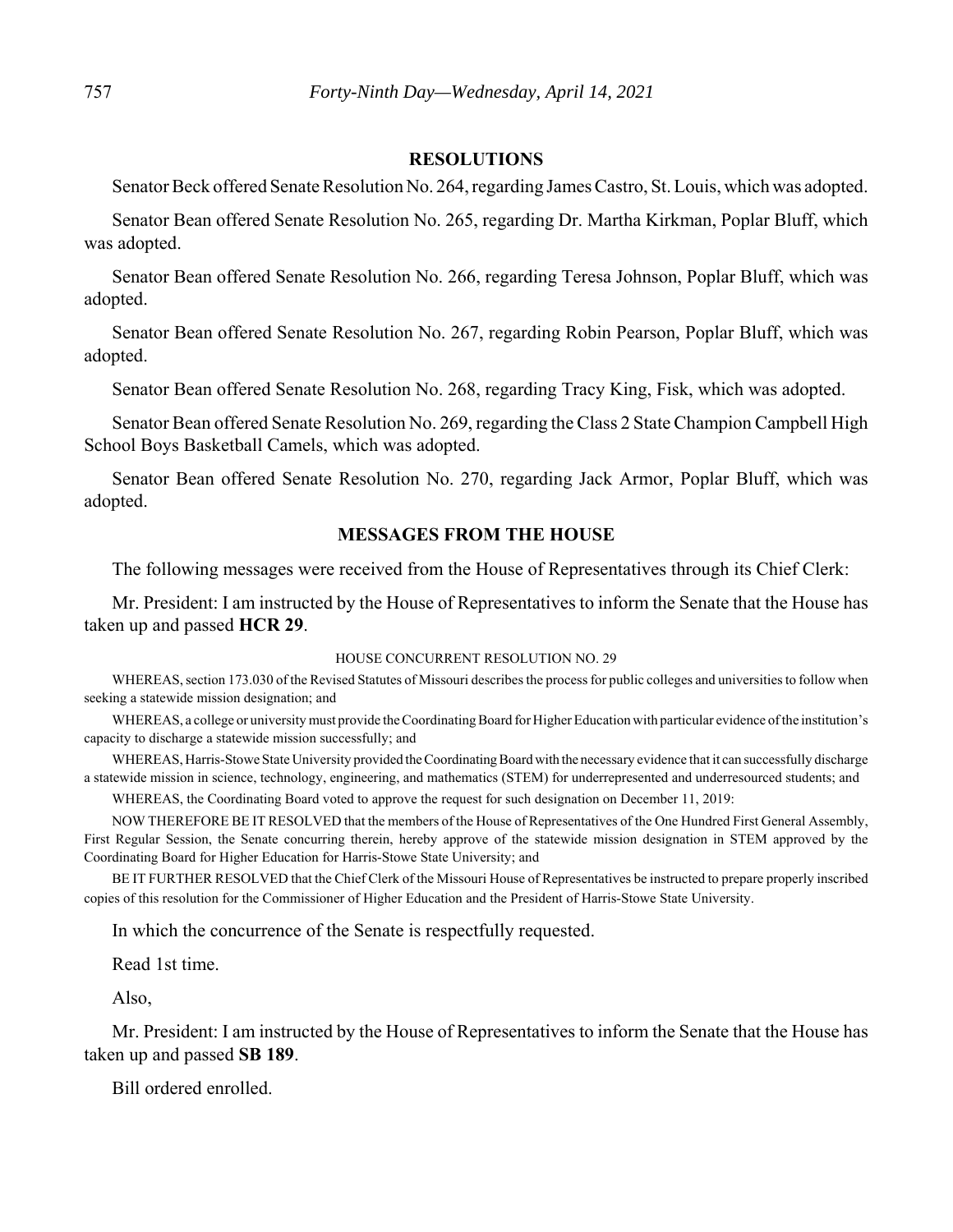#### **REPORTS OF STANDING COMMITTEES**

On behalf of Senator Rowden, Chairman of the Committee on Rules, Joint Rules, Resolutions and Ethics, Senator Schatz submitted the following reports:

Mr. President: Your Committee on Rules, Joint Rules, Resolutions and Ethics, to which were referred **SS** for **SB 44** and **SS** for **SCS** for **SB 71**, begs leave to report that it has examined the same and finds that the bills have been truly perfected and that the printed copies furnished the Senators are correct.

President Pro Tem Schatz assumed the Chair.

Senator Crawford, Chairman of the Committee on Local Government and Elections, submitted the following reports:

Mr. President: Your Committee on Local Government and Elections, to which was referred **HCS** for **HJRs 20**, **2**, **9**, and **27**, begs leave to report that it has considered the same and recommends that the resolution do pass.

Also,

Mr. President: Your Committee on Local Government and Elections, to which was referred **HB 333**, begs leave to report that it has considered the same and recommends that the bill do pass.

Also,

Mr. President: Your Committee on Local Government and Elections, to which was referred **HCS** for **HB 271**, begs leave to report that it has considered the same and recommends that the Senate Committee Substitute, hereto attached, do pass.

Also,

Mr. President: Your Committee on Local Government and Elections, to which was referred **HB 850**, begs leave to report that it has considered the same and recommends that the bill do pass.

Senator Hough assumed the Chair.

# **REFERRALS**

President Pro Tem Schatz referred **SS** for **SB 44** to the Committee on Governmental Accountability and Fiscal Oversight.

## **INTRODUCTION OF GUESTS**

Senator Williams introduced to the Senate, John Bowman, St. Louis.

Senator Wieland introduced to the Senate, Theresa Welch, Terry McDonald, Judy Klein; and Joan M. Voss.

On motion of Senator White, the Senate adjourned under the rules.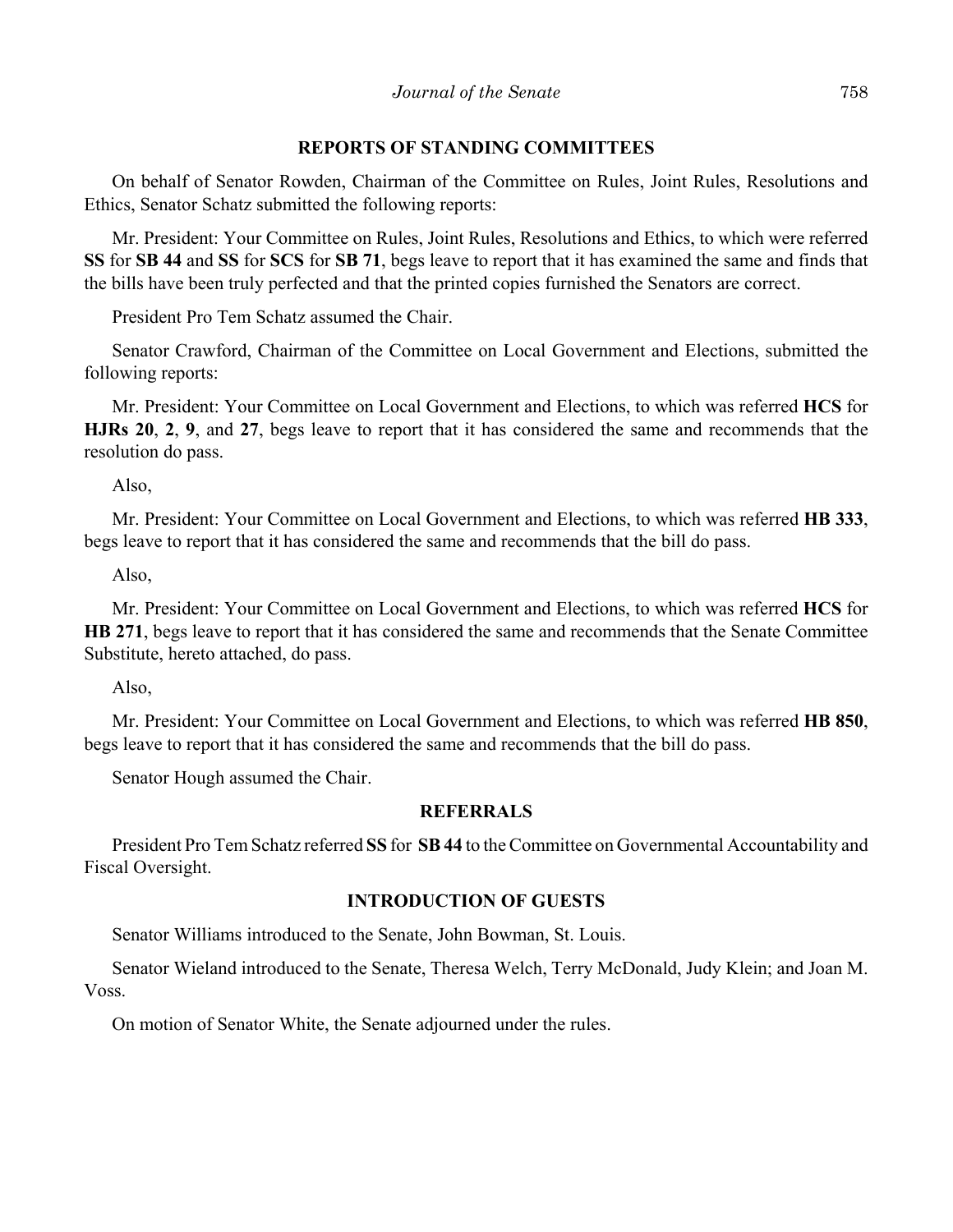## SENATE CALENDAR

## FIFTIETH DAY–THURSDAY, APRIL 15, 2021

#### FORMAL CALENDAR

### HOUSE BILLS ON SECOND READING

HS for HCS for HB 306 HCS for HB 1236 HCS for HB 744 HB 604-Gregory (51) HJR 6-Schnelting HB 678-Eggleston HB 299-Wallingford HCS for HB 1242 HB 167-Hardwick

HB 391-Griffith HCS for HB 252 HB 563-Owen HB 60-Schnelting HB 661-Ruth HB 991-Smith (163) HB 911-Hill HB 370-Christofanelli HS for HB 297

## THIRD READING OF SENATE BILLS

SS for SB 212-White (In Fiscal Oversight) SB 5-Wieland SS for SCS for SB 57-May (In Fiscal Oversight)

SS for SCS for SB 126-Brown SS for SB 44-White (In Fiscal Oversight) SS for SCS for SB 71-Gannon

## SENATE BILLS FOR PERFECTION

- 1. SB 254-Riddle, with SCS
- 2. SB 94-Onder
- 3. SB 206-Arthur
- 4. SB 138-Brattin, with SCS
- 5. SB 78-Beck
- 6. SB 74-Bean, with SCS
- 7. SB 343-Brown
- 8. SB 95-Onder, with SCS
- 9. SB 30-Cierpiot
- 10. SB 134-O'Laughlin and Cierpiot
- 11. SB 98-Hoskins, with SCS
- 12. SB 360-Wieland, with SCS
- 13. SB 45-Hough
- 14. SB 65-Rehder, with SCS
- 15. SB 253-Hegeman
- 16. SJR 12-Luetkemeyer
- 17. SB 131-Luetkemeyer
- 18. SB 291-Brown
- 19. SB 306-Bernskoetter, with SCS
- 20. SB 255-Riddle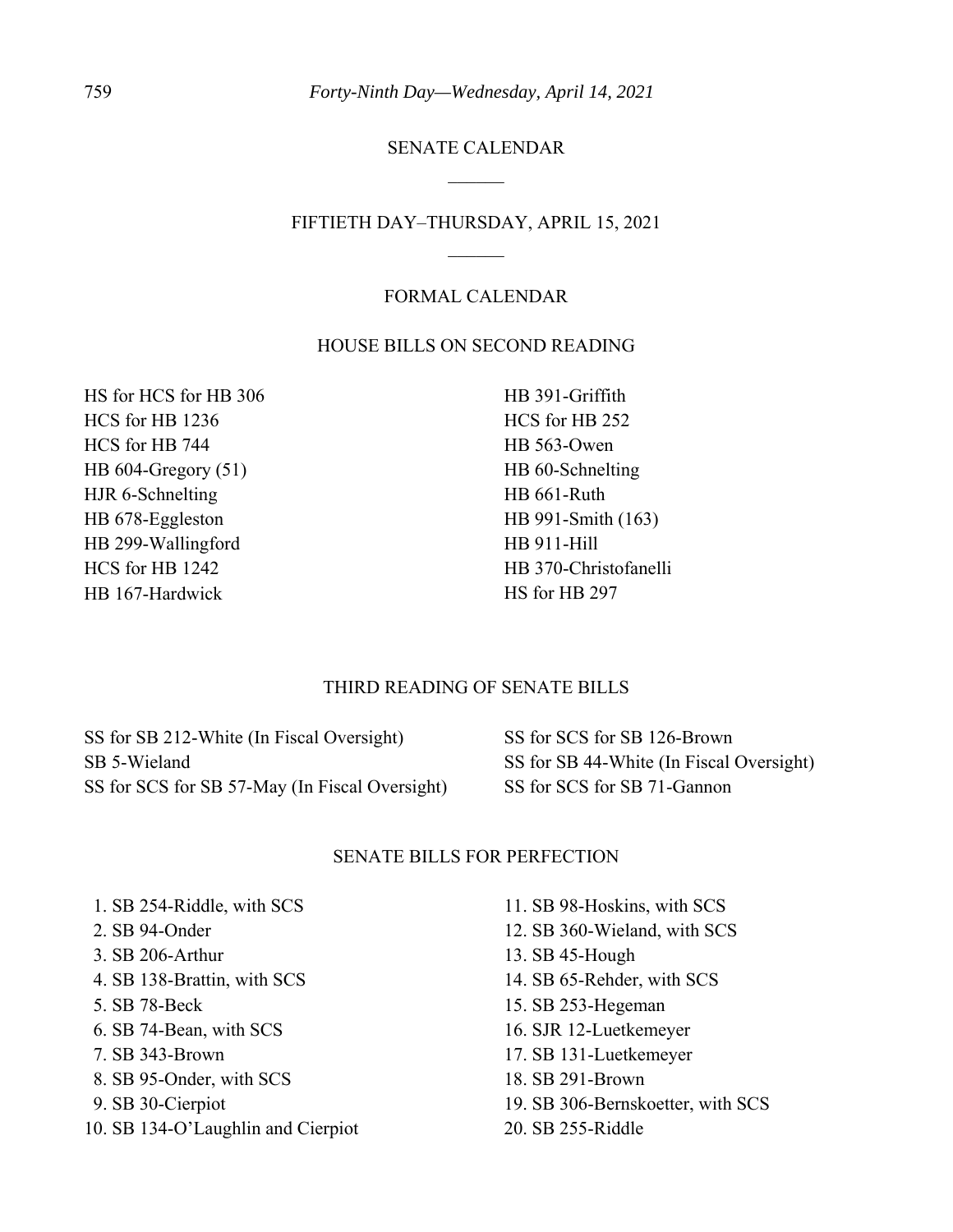21. SB 404-Riddle 22. SB 334-Bernskoetter 23. SB 96-Hoskins, with SCS 24. SB 183-O'Laughlin 25. SB 459-Brattin, with SCS 26. SB 198-Eigel, with SCS 27. SJR 7-Eigel 28. SB 114-Bernskoetter 29. SB 316-Hough 30. SB 372-Riddle 31. SB 195-Koenig 32. SB 295-Crawford, with SCS 33. SB 169-Burlison 34. SB 139-Bean 35. SB 204-Cierpiot, with SCS 36. SB 369-White 37. SB 105-Crawford, with SCS 38. SB 473-Brown 39. SB 168-Burlison 40. SB 434-Washington 41. SB 465-Hoskins, with SCS 42. SB 174-Hough, with SCS 43. SB 227-Arthur 44. SJR 4-Koenig 45. SB 318-May, with SCS 46. SB 408-Wieland 47. SB 399-Eigel 48. SB 547-Hoskins, with SCS 49. SB 236-Hough, with SCS 50. SJR 16-Eslinger

51. SB 182-O'Laughlin 52. SB 361-Wieland 53. SB 481-Hough, et al 54. SB 370-Brown 55. SB 54-O'Laughlin, with SCS 56. SB 390-Luetkemeyer 57. SB 400-Onder, with SCS 58. SB 437-Hoskins 59. SB 466-Hoskins, with SCS 60. SB 604-Koenig, with SCS 61. SB 313-Eigel 62. SB 529-Cierpiot 63. SB 577-Riddle, with SCS 64. SB 62-Williams, with SCS 65. SB 383-Moon 66. SB 272-Mosley, with SCS 67. SB 244-Onder 68. SB 184-Bean, with SCS 69. SB 92-Riddle, with SCS 70. SB 562-Schupp 71. SB 132-O'Laughlin, with SCS 72. SB 561-Gannon 73. SB 582-Eslinger 74. SB 375-Eigel 75. SB 506-Bean 76. SB 317-May 77. SB 323-May 78. SB 218-Luetkemeyer, with SCS 79. SB 39-Burlison and Brattin

## HOUSE BILLS ON THIRD READING

HCS for HB 349 (Koenig) HCS for HJRs 20, 2, 9 & 27 (Onder) HB 333-Simmons (Onder)

HCS for HB 271, with SCS (Crawford) HB 850-Wiemann (Onder)